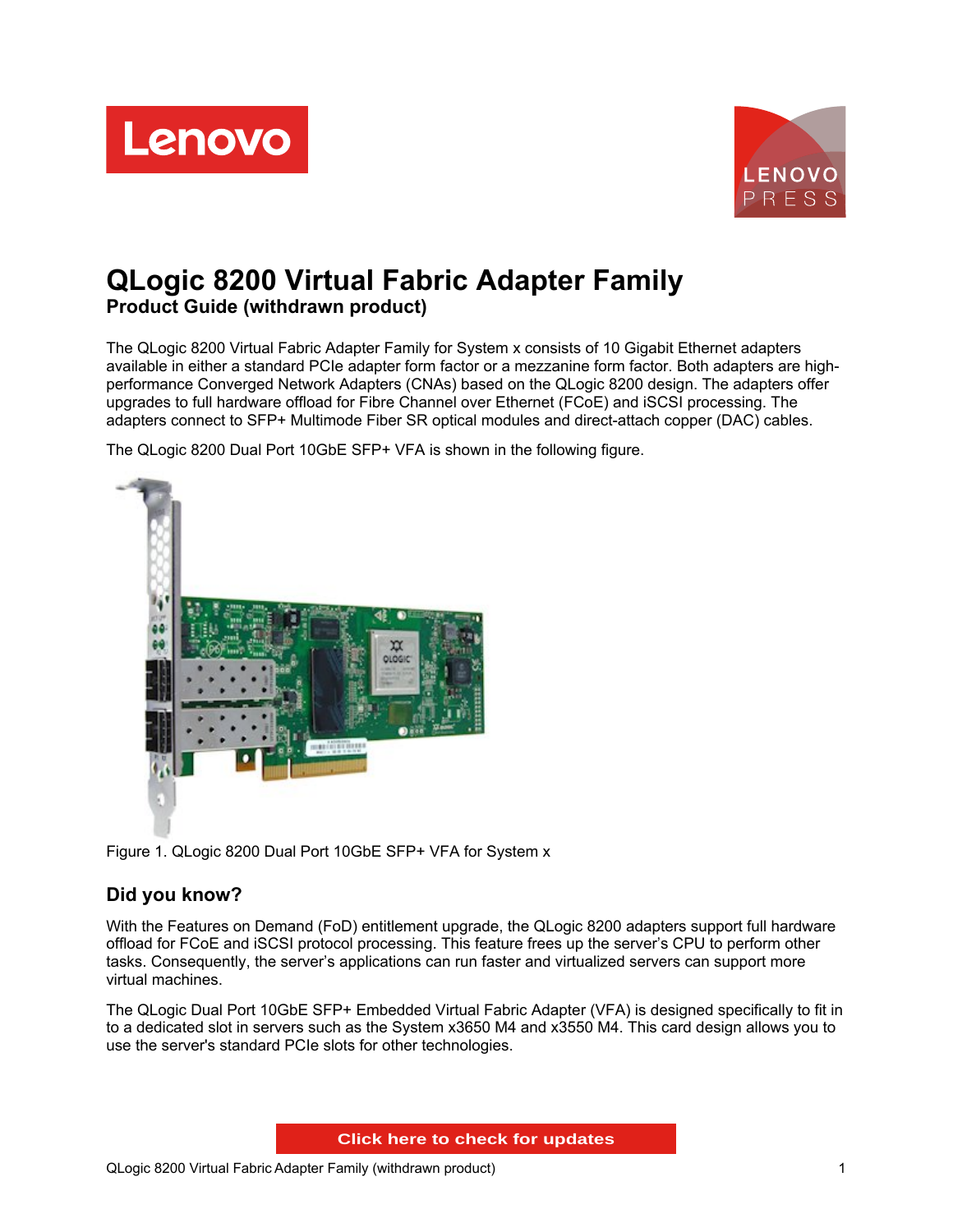# **Part number information**

The following table shows the ordering part numbers and feature codes for these adapters.

**Withdrawn**: These adapters and upgrades are now all withdrawn from marketing.

Table 1. Ordering part numbers and feature codes

| <b>Description</b>                                          | <b>Feature code</b> |                   |  |
|-------------------------------------------------------------|---------------------|-------------------|--|
| <b>Standard PCIe adapter</b>                                |                     |                   |  |
| QLogic 8200 Dual Port 10GbE SFP+ VFA                        | 90Y4600             | A3MR              |  |
| QLogic 8200 VFA FCoE/iSCSI License (Features on Demand)     | 00Y5624             | A3MT              |  |
| <b>Embedded PCIe adapter</b>                                |                     |                   |  |
| QLogic Dual Port 10GbE SFP+ Embedded VFA                    | 90Y6454             | A22H              |  |
| QLogic Embedded VFA FCoE/iSCSI License (Features on Demand) | 90Y5179             | A <sub>2</sub> TF |  |

The part numbers for the adapters (90Y4600 and 90Y6454) includes the following items:

- One QLogic adapter
- Full height (3U) bracket attached with low-profile (2U) bracket included in the box (90Y4600 only)
- Support CD
- Safety flyer

The QLogic Dual Port 10GbE SFP+ Embedded VFA is shown in the following figure.



Figure 2. QLogic Dual Port 10GbE SFP+ Embedded Virtual Fabric Adapter Transceivers are not included with the adapter.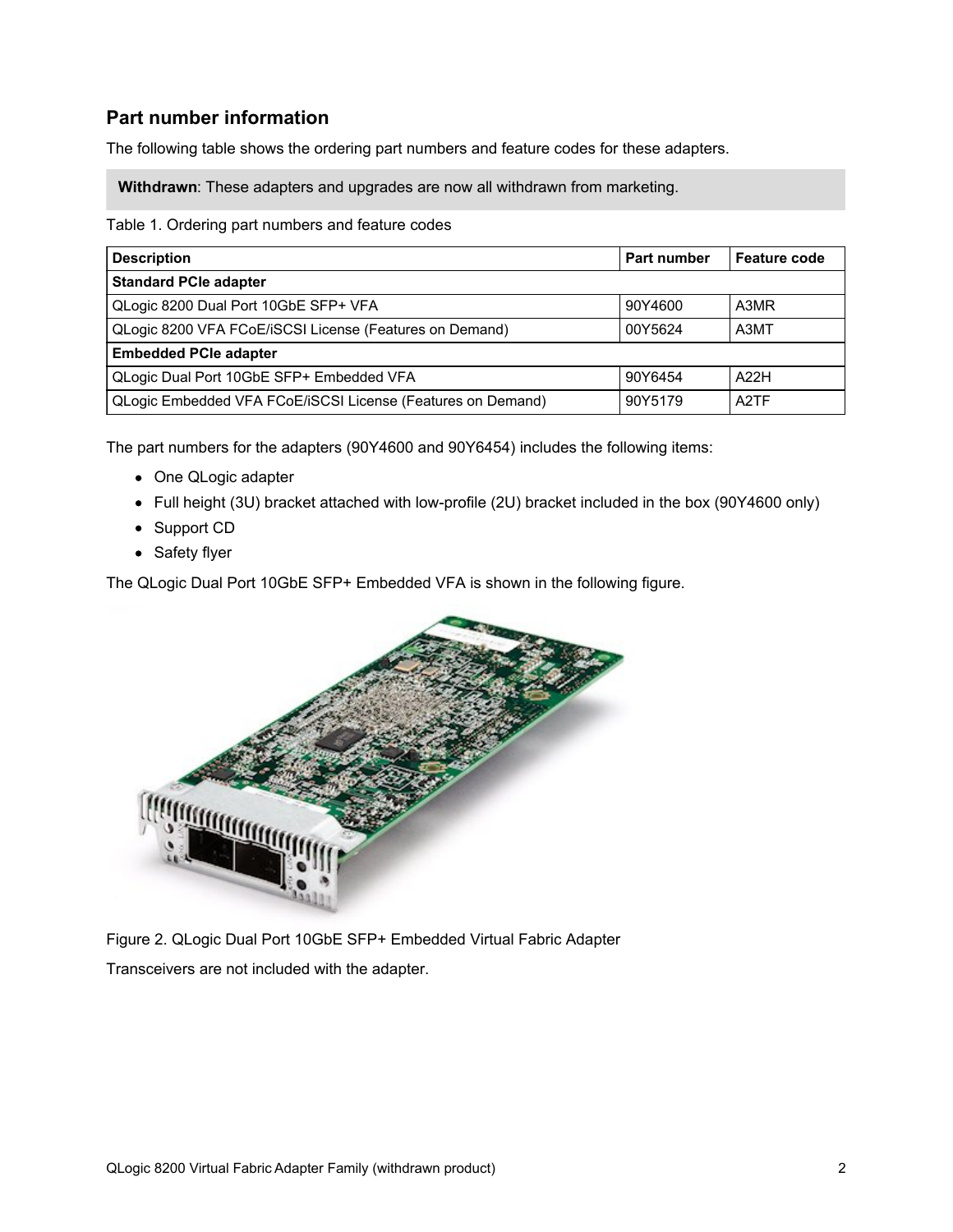The following table lists the supported 10Gb Ethernet SFP+ optical transceivers and DAC cables.

| Part number                                         | <b>Feature code</b> | <b>Description</b>                                | <b>Maximum supported</b> |  |  |  |  |
|-----------------------------------------------------|---------------------|---------------------------------------------------|--------------------------|--|--|--|--|
| 10 GbE SFP+ transceivers (for 10 GbE SFP+ adapters) |                     |                                                   |                          |  |  |  |  |
| 49Y4218                                             | 0064                | QLogic 10Gb SFP+ SR Optical Transceiver           | Per adapter port*        |  |  |  |  |
|                                                     |                     | 10 GbE SFP+ DAC cables (for 10 GbE SFP+ adapters) |                          |  |  |  |  |
| 00D6288                                             | A3RG                | Lenovo 0.5m Passive SFP+ DAC Cable                | Per adapter port*        |  |  |  |  |
| 90Y9427                                             | A <sub>1</sub> PH   | Lenovo 1m Passive SFP+ DAC Cable                  | Per adapter port*        |  |  |  |  |
| 00AY764                                             | A51N                | Lenovo 1.5m Passive SFP+ DAC Cable                | Per adapter port*        |  |  |  |  |
| 00AY765                                             | A51P                | Lenovo 2m Passive SFP+ DAC Cable                  | Per adapter port*        |  |  |  |  |
| 90Y9430                                             | A <sub>1</sub> PJ   | Lenovo 3m Passive SFP+ DAC Cable                  | Per adapter port*        |  |  |  |  |
| 90Y9433                                             | A <sub>1</sub> PK   | Lenovo 5m Passive SFP+ DAC Cable                  | Per adapter port*        |  |  |  |  |
| 00D6151                                             | A3RH                | Lenovo 7m Passive SFP+ DAC Cable                  | Per adapter port*        |  |  |  |  |

Table 2. Supported optical transceivers and DAC cables - 10 Gb Ethernet

\* One transceiver or cable is supported per adapter port. All adapter ports must have the same type of transceiver or DAC cable selected.

The following figure shows the component side of the QLogic Dual Port 10GbE SFP+ Embedded VFA.



Figure 3. QLogic Dual Port 10GbE SFP+ Embedded VFA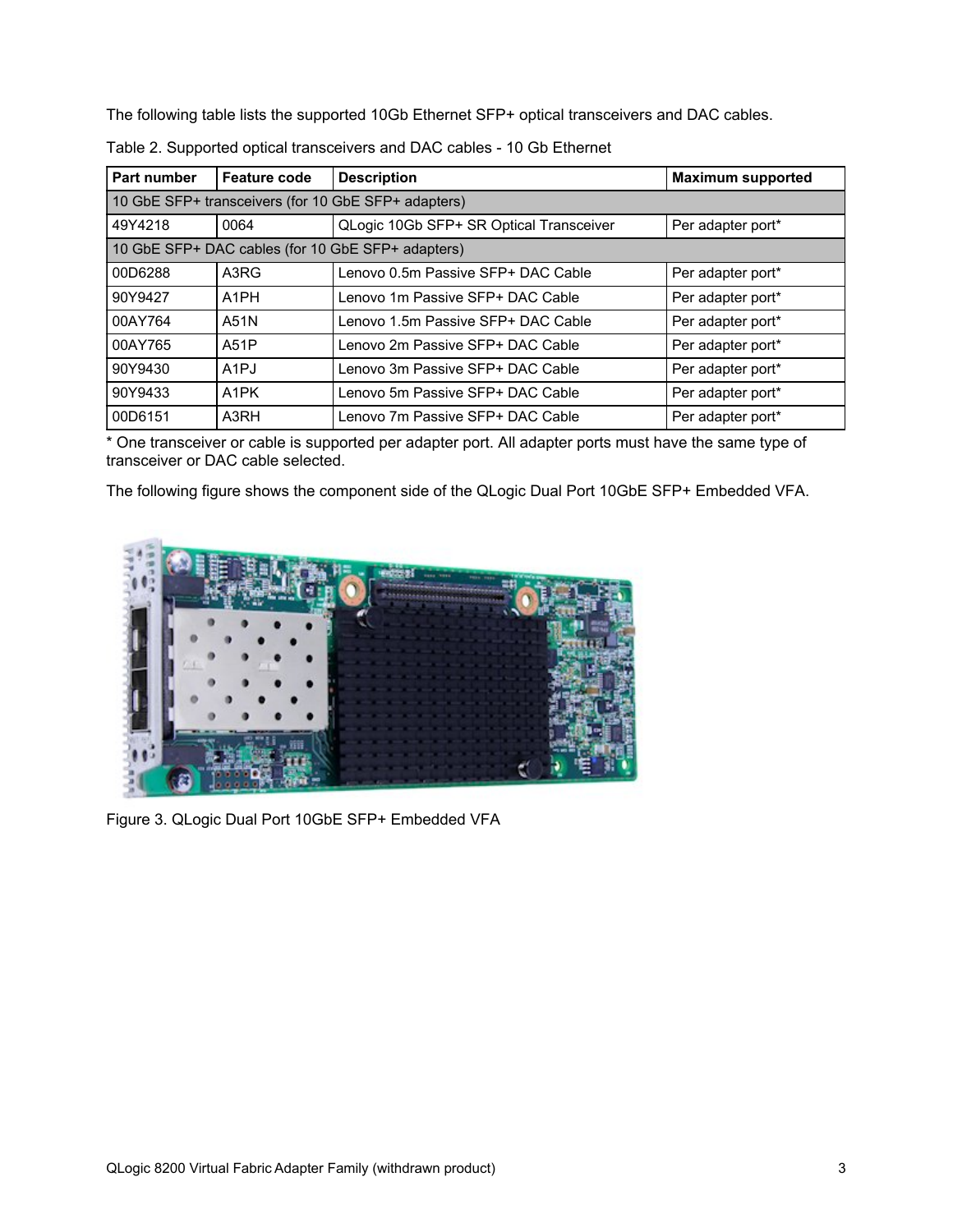# **Features**

The QLogic 8200 VFA family is based on the QLogic second generation of Converged Network Controllers, supporting simultaneous LAN (TCP/IP) and SAN (FCoE and iSCSI) traffic at line-rate, 10 Gbps Ethernet speed. This convergence of networking traffic lowers data center costs by eliminating the need for separate LAN and SAN infrastructure. Data centers now need fewer adapters, cables, and switches, which also means reduced power and cooling costs. In addition, these controllers are fully compatible with existing Fibre Channel and iSCSI storage, providing investment protection for existing infrastructure.

The QLogic 8200 VFA family adapters have the following features:

- 10 Gbps per-port maximum throughput for high bandwidth storage (SAN) and networking (LAN) traffic.
- Based on the QLogic 8200 ASIC.
- PCI Express 2.0 x8 host interface.
- Operate at full 10 Gbps line rate on both ports.
- Support for SFP+ transceivers and DAC cables.
- Two form factors:
	- Standard PCIe low-profile form factor adapter fits most M4 systems.
	- Mezzanine form-factor card installed in a dedicated slot on the system board of supported servers.
- Support for Switch Independent vNIC mode, also known as NIC Partitioning or NPAR, where each physical port appears to the server as four virtual NICs. Bandwidth for each vNIC can be configured from 100 Mbps to 10 Gbps. This vNIC mode extends the existing VLANs to the virtual NIC interfaces. It uses IEEE 802.1Q VLAN tags to separate data traffic; the VLAN tags are added to the packet by the applications or drivers rather than by the switch.
- Support for full FCoE and iSCSI hardware offload through the Features on Demand (FoD) license upgrade. This support enables flexibility and investment protection by letting you buy the FCoE or iSCSI license when you need it. FCoE and iSCSI can also be enabled with 4 of the vNIC ports (2 FCoE, 2 iSCSI) if vNIC is also enabled. **Note**: the FoD upgrades are now withdrawn from marketing
- Full support for TCP/IP and Ethernet performance enhancements, such as Priority-Based Flow Control (802.1Qbb), jumbo frames, checksum offloads, and segmentation offloads.
- Support for IPv4 and IPv6.
- Support for Wake on LAN.
- Port 1 can be configured to be a shared management port to remotely connect to the IMM2 management controller.

**Note**: The adapter only supports connectivity to a 10 Gb Ethernet switch. 1 Gb Ethernet connectivity is not supported.

Check the IBM System Storage Interoperation Center (SSIC) for full listing of supported FCoE & iSCSI configurations:

<http://ibm.com/systems/support/storage/ssic/interoperability.wss>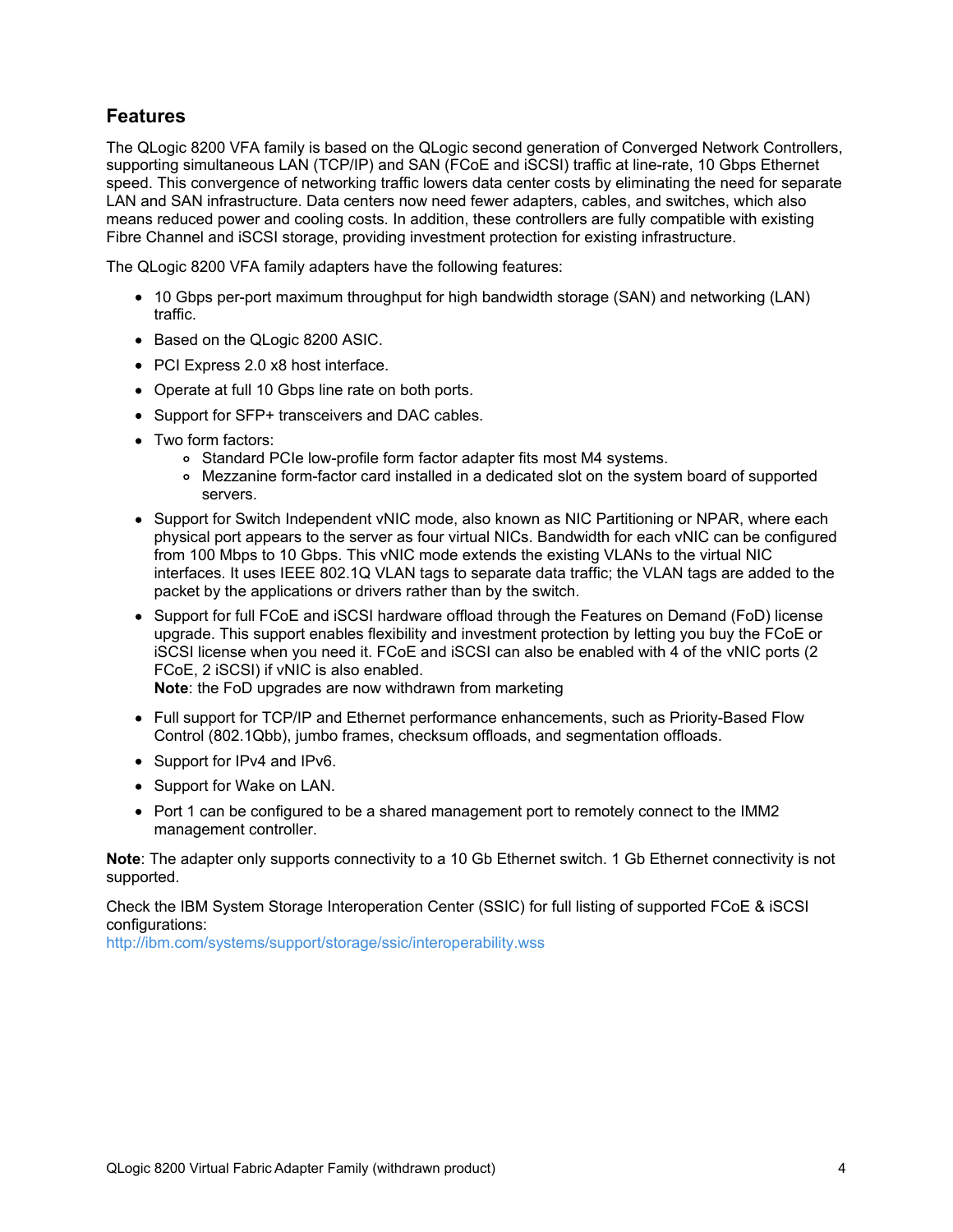## **Specifications**

The QLogic 8200 VFA family adapters have the following specifications:

#### **Ethernet specifications**

- Throughput: 10 Gbps full-duplex line rate per-port
- Ethernet frame: 1500 byte or 9600 byte (jumbo frame)
- Stateless offload:
	- IP, TCP, and UDP checksum offloads
	- Large and giant send offload (LSO and GSO)
	- Large receive offload (LRO)
	- Receive side scaling (RSS)
	- Header-data split
	- o Interrupt coalescing
	- VMware NetQueue and Microsoft VMQ
- Wake on LAN
- Enhanced Ethernet
	- Priority-Based Flow Control (802.1Qbb)
	- Enhanced Transmission Selection (802.1Qaz)
	- DCBX Protocol (802.1Qaz)
- Compliance
	- IEEE: 802.3ae (10 Gb Ethernet)
	- 802.3ap (10GBASE-KR)
	- 802.1q (VLAN)
	- 802.3ad (Link Aggregation)
	- 802.1p (Priority Encoding)
	- 802.3x (Flow Control)
	- IPv4 (RFQ 791)
	- IPv6 (RFC 2460)

## **FCoE specifications**

- Logins: Support for 2,048 concurrent logins and 2,048 active exchanges
- Port virtualization: N\_Port ID virtualization (NPIV)
- Compliance:
	- SCSI-3 Fibre Channel Protocol (SCSI-FCP)
	- Fibre Channel Tape (FC-TAPE) Profile
	- SCSI Fibre Channel Protocol-2 (FCP-2)
	- Second Generation FC Generic Services (FC-GS-2)
	- Third Generation FC Generic Services (FC-GS-3)
	- FCoE and FIP (FC-BB-5)

## **iSCSI Specifications**

- Compliance
	- RFC 3347 (iSCSI Requirements and Design Considerations)
	- o CHAP
	- iSNS
	- SLP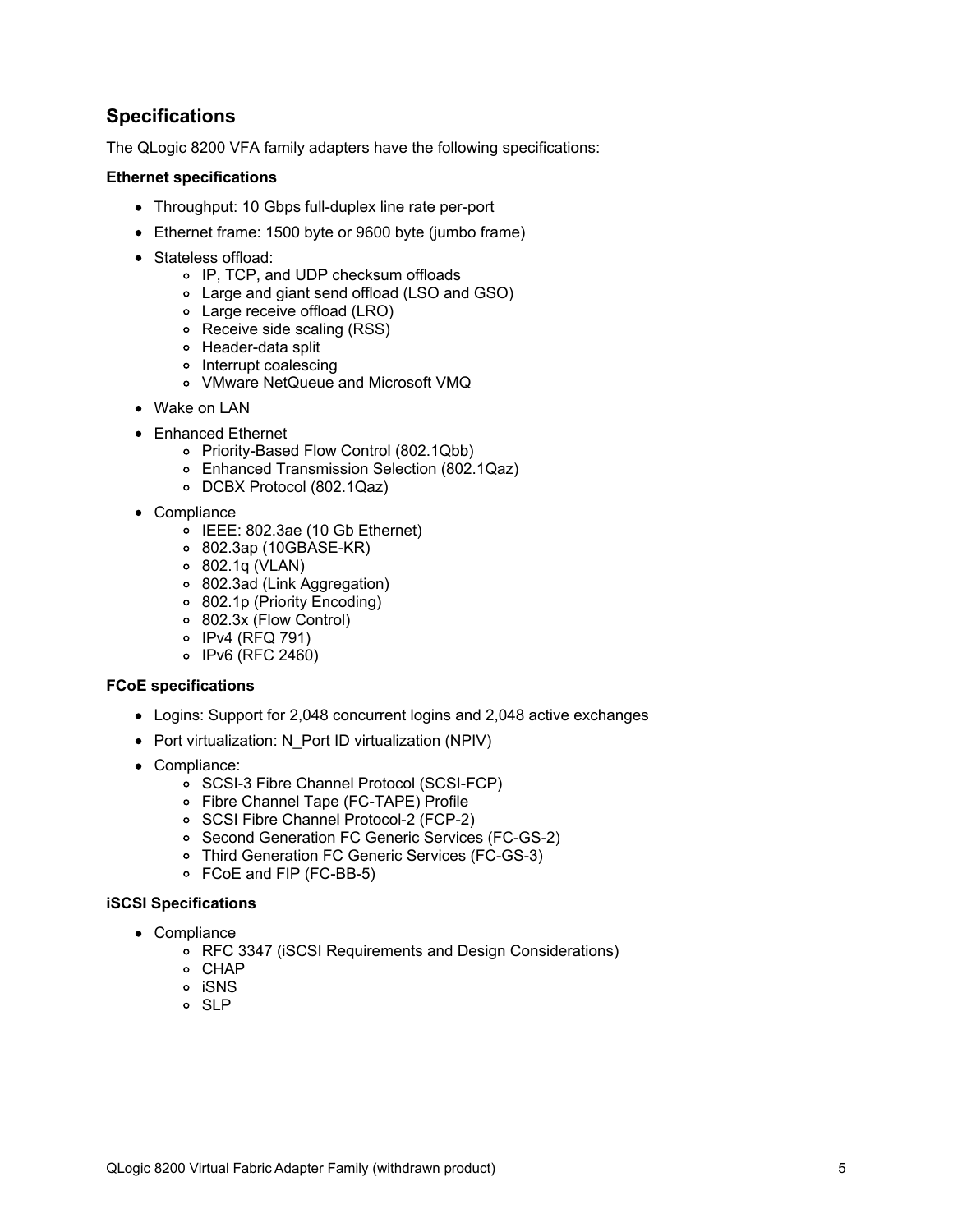## **Server support**

The adapter is supported in the System x servers listed in the following tables.

## **Support for System x and dense servers with Xeon E5/E7 v4 and E3 v5 processors**

Table 3. Support for System x and dense servers with Xeon E5/E7 v4 and E3 v5 processors

| Part<br>number | <b>Description</b>                           | (3943)<br>៖<br>x3250 | (3633)<br>ŠБ<br>x3250 | (8869)<br>5M<br>x3550 | (8871)<br>ЯM<br>x3650 | $\widetilde{4}$<br>∼<br>ш<br>(6241)<br>$\boldsymbol{\mathsf{X}}$<br>X6/x3950<br>x3850 | $\mathcal{F}$<br>E5-2600<br>(5465,<br>М5<br>nx360 | (5493)<br>sd350 |
|----------------|----------------------------------------------|----------------------|-----------------------|-----------------------|-----------------------|---------------------------------------------------------------------------------------|---------------------------------------------------|-----------------|
| 90Y4600        | Qlogic 8200 Dual Port 10GbE SFP+ VFA         | N                    | N                     | N                     | N                     | Y                                                                                     | N                                                 | N               |
| 00Y5624        | Qlogic 8200 VFA FCoE/iSCSI License (FoD)     | N                    | N                     | N                     | N                     | Y                                                                                     | N                                                 | N               |
| 90Y6454        | Qlogic Dual Port 10GbE SFP+ Embedded VFA     | N                    | N                     | N                     | N                     | N                                                                                     | N                                                 | N               |
| 90Y5179        | Qlogic Embedded VFA FCoE/iSCSI License (FoD) | N                    | N                     | N                     | N                     | N                                                                                     | N                                                 | N               |

#### **Support for servers with Intel Xeon v3 processors**

Table 4. Support for servers with Intel Xeon v3 processors

| Part<br>l number | <b>Description</b>                           | (5457)<br>ΣM<br>x3100 | (5458)<br>Μ5<br>x3250 | (5464)<br>ΣМ<br>x3500 | (5463)<br>М5<br>x3550 | (5462)<br>М5<br>x3650 | ନ୍ତି<br><u>E7</u><br>(6241)<br>x3850 X6/x3950 X6 | (5465)<br>М5<br>nx360 |
|------------------|----------------------------------------------|-----------------------|-----------------------|-----------------------|-----------------------|-----------------------|--------------------------------------------------|-----------------------|
| 90Y4600          | QLogic 8200 Dual Port 10GbE SFP+ VFA         | Y                     | Y                     |                       | Y                     | Y                     | Y                                                | N                     |
| 00Y5624          | QLogic 8200 VFA FCoE/iSCSI License (FoD)     | Y                     | Y                     | Y                     | Y                     | Y                     | Υ                                                | N                     |
| 90Y6454          | QLogic Dual Port 10GbE SFP+ Embedded VFA     | N                     | N                     | N                     | N                     | N                     | N                                                | N                     |
| 90Y5179          | QLogic Embedded VFA FCoE/iSCSI License (FoD) | N                     | N                     | N                     | N                     | N                     | N                                                | N                     |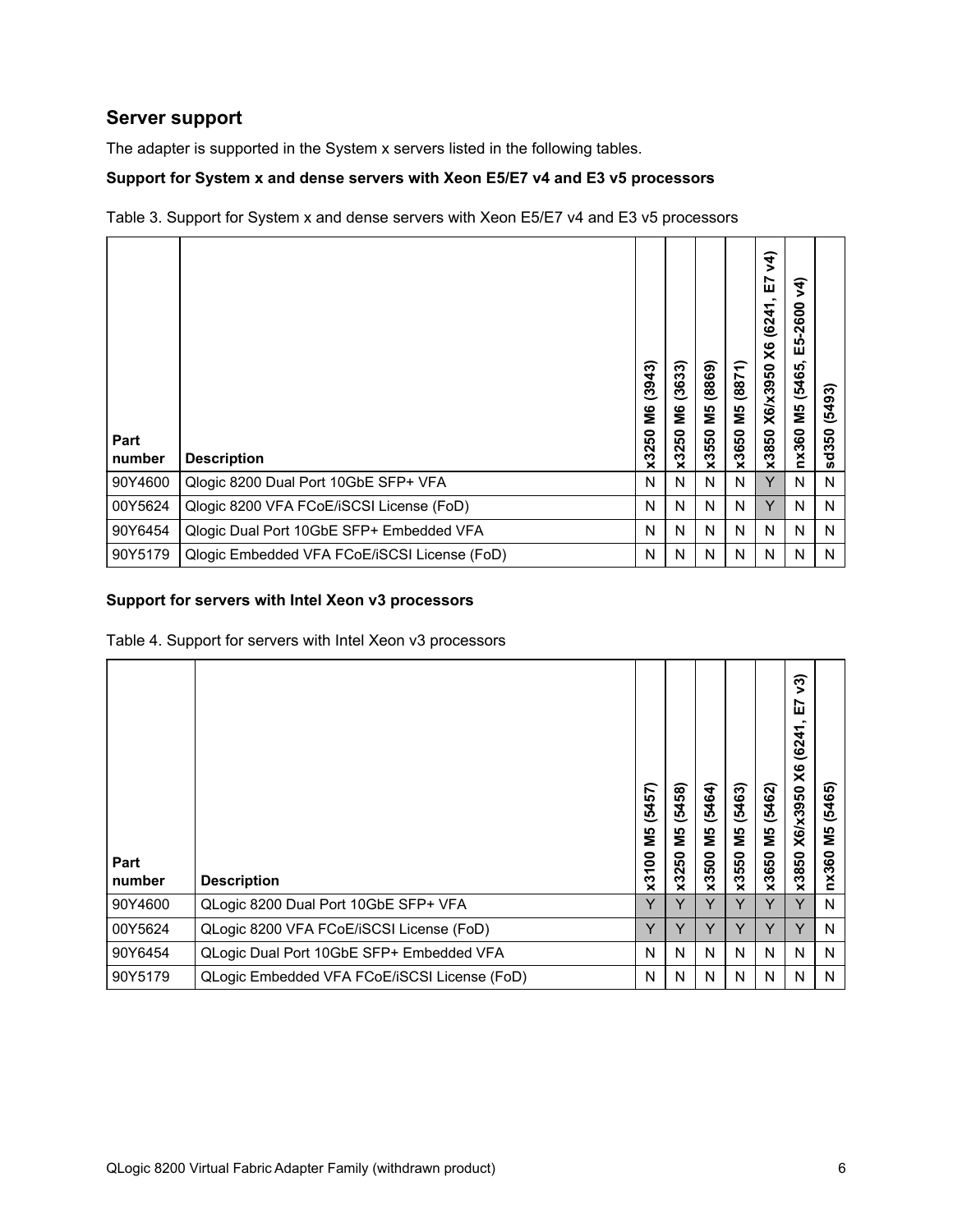#### **Support for servers with Intel Xeon v2 processors**

| Part<br>number | <b>Description</b> | $\widetilde{\mathbf{z}}$<br>2600<br>LÒ,<br>ш<br>(7383,<br>Σđ<br>500<br>$\tilde{\mathbf{x}}$ | ୨୧<br>$-2400$<br>LÒ,<br>ш<br>'160,<br>C<br>Σđ<br>530<br>$\tilde{\mathbf{x}}$ | $\widetilde{\mathsf{S}}$<br>2600<br>ທ<br>ш<br>4,<br>(791)<br>Σ<br>550<br>$\tilde{\mathbf{x}}$ | ন<br>><br>5-2400<br>ш<br>$\overline{3}$<br>$\overline{5}$<br>Σ<br>x3630 | ହି<br>5-2600<br>ш<br>ທົ<br>(791)<br>Σđ<br>x3650 | (5466)<br><b>GB</b><br>Σđ<br>x3650 | (5460)<br>읖<br>Σđ<br>x3650 | 52)<br>$\overline{18}$<br>Σđ<br><b>SO</b><br>N<br>$\boldsymbol{\mathsf{x}}$ | (8753)<br>ΣÁ<br>x3750 | (3837)<br>XG<br>X6/x3950<br>x3850 |
|----------------|--------------------|---------------------------------------------------------------------------------------------|------------------------------------------------------------------------------|-----------------------------------------------------------------------------------------------|-------------------------------------------------------------------------|-------------------------------------------------|------------------------------------|----------------------------|-----------------------------------------------------------------------------|-----------------------|-----------------------------------|
|                |                    |                                                                                             |                                                                              |                                                                                               |                                                                         |                                                 |                                    |                            |                                                                             |                       |                                   |

Table 5. Support for servers with Intel Xeon v2 processors

\* When installed in the x3550 M4 with only one processor, the Embedded VFA, 90Y6454, requires additional system fan, feature code A40L, option part number 00Y7117

90Y4600 QLogic 8200 Dual Port 10GbE SFP+ VFA  $\mid N \mid Y \mid Y \mid Y \mid Y \mid Y \mid Y \mid Y \mid Y \mid Y \mid Y \mid Y \mid Y \mid N$ 

N Y Y Y Y Y Y Y Y Y Y Y N

**x3850 X6/x3950 X6 (3837)**

**x3850 X6/x3950 X6 (6241, E7 v2)**

x3850 X6/x3950 X6 (6241,

 $\mathbf{v}$ E7

**dx360 M**

 $nx360$ 

**4 (5455)**

**4 (E5-2600 v2)**

N | N | Y\* | N | Y† | N | Y | N | N | N | N | Y | Y

N N Y N Y N Y N N N N Y Y

† When installed in the x3650 M4 with only one processor, the Embedded VFA, 90Y6454, requires additional system fan, feature code A3ZE option part number 46W8422

For the latest information about the System x servers that support this adapter, see the ServerProven® website at <http://www.lenovo.com/us/en/serverproven/xseries/lan/matrix.shtml>

## **Operating system support**

(FoD)

The QLogic 8200 Dual Port 10GbE SFP+ VFA supports the following operating systems:

• Microsoft Windows Server 2008 R2

00Y5624 QLogic 8200 VFA FCoE/iSCSI License

90Y5179 QLogic Embedded VFA FCoE/iSCSI

90Y6454 QLogic Dual Port 10GbE SFP+ Embedded VFA

License (FoD)

- Microsoft Windows Server 2008, Datacenter x64 Edition
- Microsoft Windows Server 2008, Datacenter x86 Edition
- Microsoft Windows Server 2008, Enterprise x64 Edition
- Microsoft Windows Server 2008, Enterprise x86 Edition
- Microsoft Windows Server 2008, Standard x64 Edition
- Microsoft Windows Server 2008, Standard x86 Edition
- Microsoft Windows Server 2008, Web x64 Edition
- Microsoft Windows Server 2008, Web x86 Edition  $\bullet$
- Microsoft Windows Server 2012
- Microsoft Windows Server 2012 R2
- Microsoft Windows Small Business Server 2008 Premium Edition
- Microsoft Windows Small Business Server 2008 Standard Edition
- Red Hat Enterprise Linux 5 Server Edition
- Red Hat Enterprise Linux 5 Server with Xen x64 Edition
- Red Hat Enterprise Linux 5 Server x64 Edition
- Red Hat Enterprise Linux 6 Server Edition
- Red Hat Enterprise Linux 6 Server x64 Edition
- Red Hat Enterprise Linux 7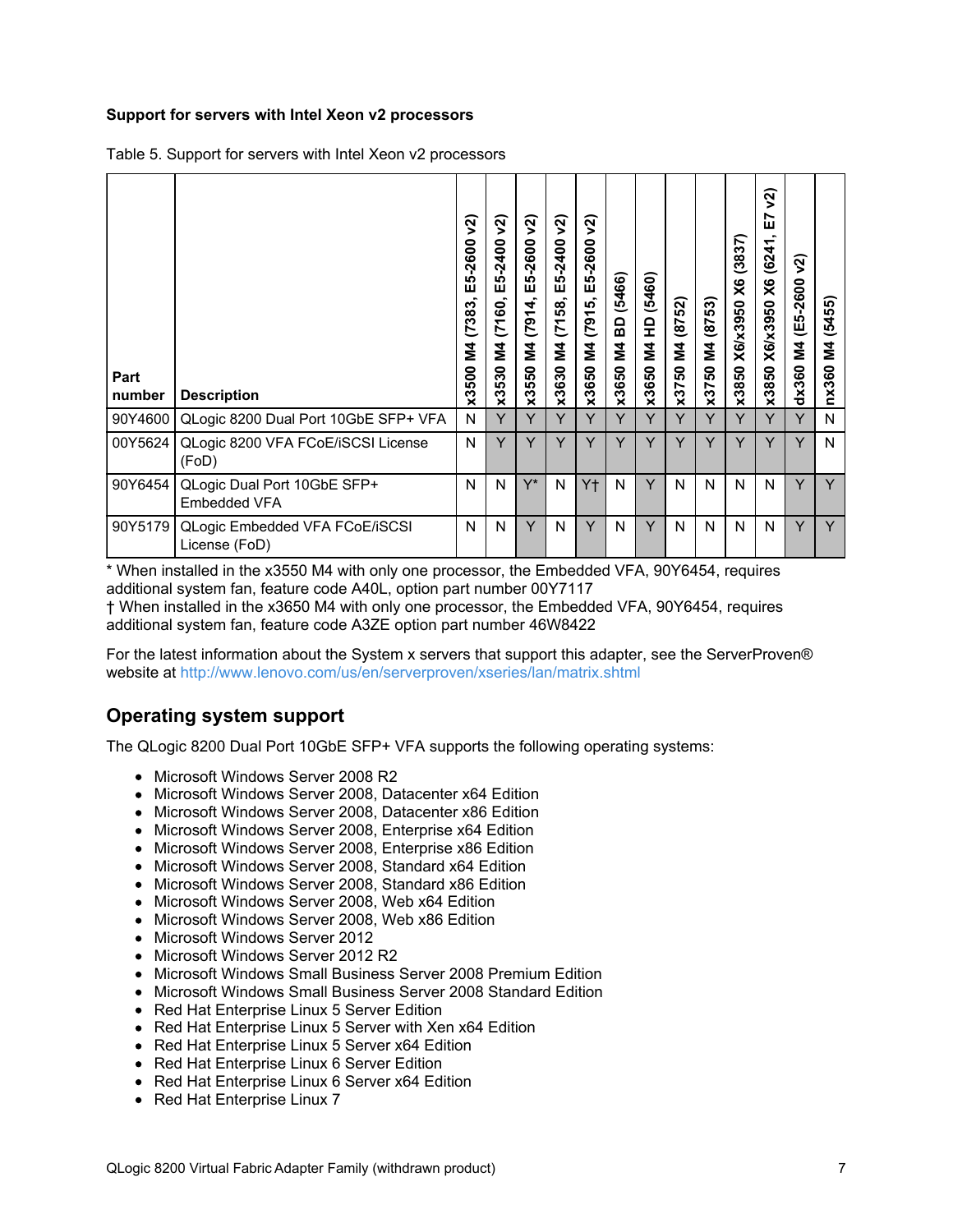- SUSE LINUX Enterprise Server 10 for AMD64/EM64T
- SUSE LINUX Enterprise Server 10 for x86
- SUSE LINUX Enterprise Server 11 for AMD64/EM64T
- SUSE LINUX Enterprise Server 11 with Xen for AMD64/EM64T
- SUSE Linux Enterprise Server 12
- SUSE Linux Enterprise Server 12 with XEN
- VMware ESX 4.1
- VMware ESXi 4.1
- VMware vSphere 5.0 (ESXi)
- VMware vSphere 5.1 (ESXi)
- VMware vSphere 5.5 (ESXi)
- VMware vSphere 6.0 (ESXi)

The QLogic Dual Port 10GbE SFP+ Embedded VFA supports the following operating systems:

- Microsoft Windows Server 2008 R2
- Microsoft Windows Server 2008, Datacenter x64 Edition
- Microsoft Windows Server 2008, Datacenter x86 Edition
- Microsoft Windows Server 2008, Enterprise x64 Edition
- Microsoft Windows Server 2008, Enterprise x86 Edition
- Microsoft Windows Server 2008, Standard x64 Edition
- Microsoft Windows Server 2008, Standard x86 Edition
- Microsoft Windows Server 2008, Web x64 Edition
- Microsoft Windows Server 2008, Web x86 Edition
- Microsoft Windows Server 2012
- Red Hat Enterprise Linux 5 Server with Xen x64 Edition
- Red Hat Enterprise Linux 5 Server x64 Edition
- Red Hat Enterprise Linux 6 Server Edition
- Red Hat Enterprise Linux 6 Server x64 Edition
- Red Hat Enterprise Linux 7
- SUSE LINUX Enterprise Server 10 for AMD64/EM64T
- SUSE LINUX Enterprise Server 11 for AMD64/EM64T
- SUSE LINUX Enterprise Server 11 for x86
- SUSE LINUX Enterprise Server 11 with Xen for AMD64/EM64T
- SUSE Linux Enterprise Server 12
- SUSE Linux Enterprise Server 12 with XEN
- VMware ESX 4.1
- VMware ESXi 4.1
- VMware vSphere 5.0 (ESXi)
- VMware vSphere 5.1 (ESXi)
- VMware vSphere 5.5 (ESXi)
- VMware vSphere 6.0 (ESXi)

For the latest information about the specific versions and service packs supported, see the ServerProven web page for System x operating system support:

<http://www.lenovo.com/us/en/serverproven/nos/matrix.shtml>

## **Warranty**

The adapters carry a 1-year, customer-replaceable unit (CRU) limited warranty. When installed in a supported Lenovo server, these adapters assume your system's base warranty and any warranty upgrade.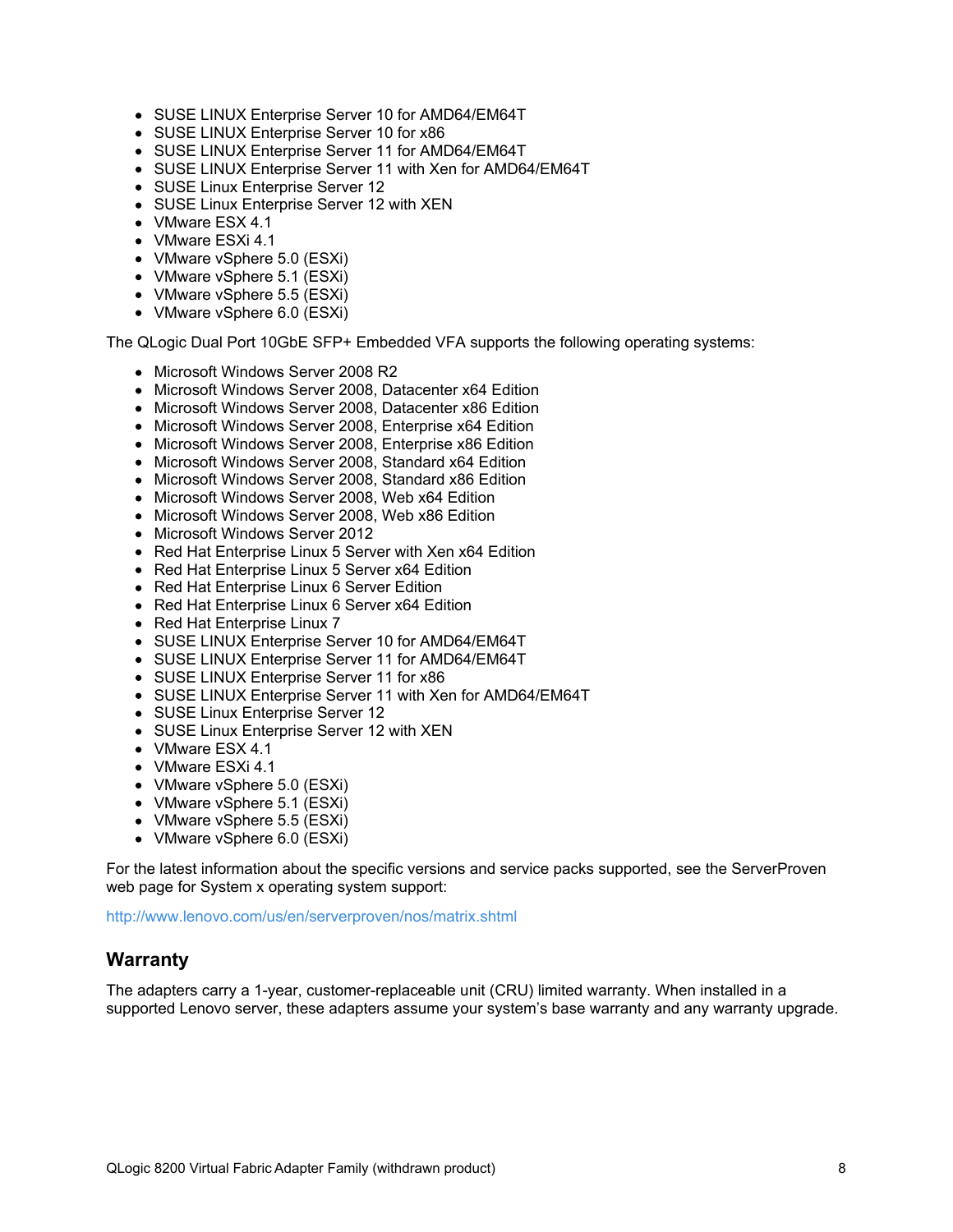## **Physical specifications**

The QLogic 8200 Dual Port 10GbE SFP+ VFA has the following physical specifications:

Dimensions and weight (approximate):

- Height: 167 mm (6.60 in)
- Width: 69 mm (2.71 in)
- $\bullet$  Depth: 17 mm (0.69 in)
- Weight: 95 g (0.21 lb)

Shipping dimensions and weight (approximate):

- Height: 189 mm (7.51 in)
- Width: 90 mm (3.54 in
- Depth: 38 mm (1.50 in)
- Weight: 450 g (0.99 lb)

The QLogic Dual Port 10GbE SFP+ Embedded VFA has the following physical specifications:

Dimensions (approximate):

- $\bullet$  Height: 60 mm (2.4 in)
- Width: 160 mm (6.3 in)
- $\bullet$  Depth: 17 mm (0.7 in)

## **Operating environment**

The adapter is supported in this environment:

- Temperature:
	- Operating: 0° 55°C (32° 113°F) at 0 914 m (0 3000 ft)
	- $\circ$  Storage: -43° 73°C (-40° 163°F) at 0 914 m (0 3000 ft)
- Relative humidity: 5% 93% (non-condensing)

## **Agency approvals**

The adapters have the following agency approvals:

- Safety: US, Canada, Europe
- EMI
- EMC
- **•** EN55022
- EN55024
- EN60950 / CE
- EN 61000-3-2
- EN 61000-3-3
- IEC 950 CB Scheme
- FCC Part 15 Class A
- UL 1950
- CSA C22.2 950-95
- VCCI
- $\bullet$  NZ AS3548 / C-tick
- RRL for MIC (KCC)
- BSMI
- $\bullet$  UL 94-/V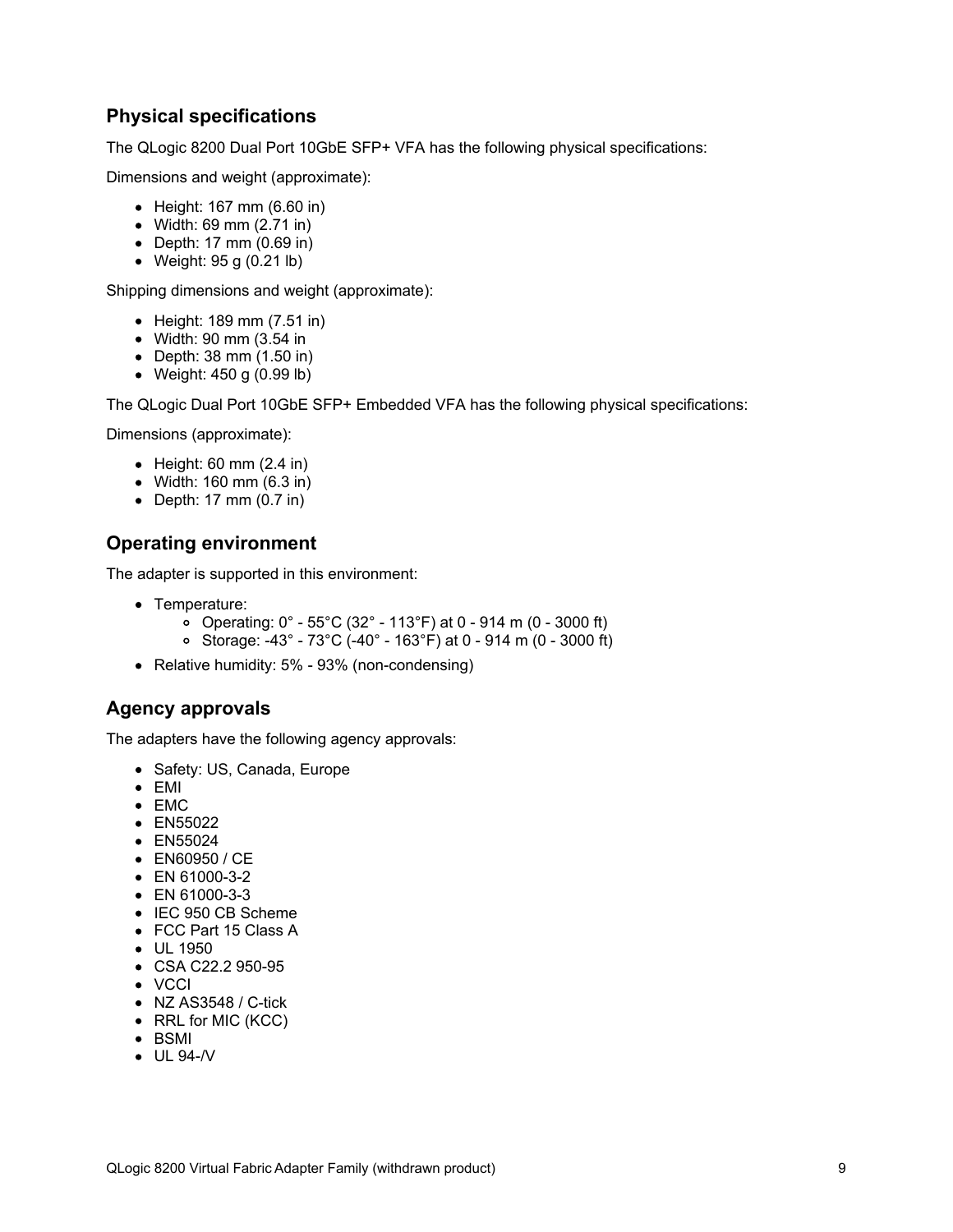# **Top-of-rack Ethernet switches**

The following 10 Gb Ethernet top-of-rack switches are supported.

| <b>Part number</b>                                                | <b>Description</b>                                           |  |  |  |  |
|-------------------------------------------------------------------|--------------------------------------------------------------|--|--|--|--|
| Switches mounted at the rear of the rack (rear-to-front airflow)  |                                                              |  |  |  |  |
| 7159A1X                                                           | Lenovo ThinkSystem NE1032 RackSwitch (Rear to Front)         |  |  |  |  |
| 7159B1X                                                           | Lenovo ThinkSystem NE1032T RackSwitch (Rear to Front)        |  |  |  |  |
| 7Z330O11WW                                                        | Lenovo ThinkSystem NE1064TO RackSwitch (Rear to Front, ONIE) |  |  |  |  |
| 7159C1X                                                           | Lenovo ThinkSystem NE1072T RackSwitch (Rear to Front)        |  |  |  |  |
| 7159BR6                                                           | Lenovo RackSwitch G8124E (Rear to Front)                     |  |  |  |  |
| 7159G64                                                           | Lenovo RackSwitch G8264 (Rear to Front)                      |  |  |  |  |
| 7159DRX                                                           | Lenovo RackSwitch G8264CS (Rear to Front)                    |  |  |  |  |
| 7159CRW                                                           | Lenovo RackSwitch G8272 (Rear to Front)                      |  |  |  |  |
| 7159GR6                                                           | Lenovo RackSwitch G8296 (Rear to Front)                      |  |  |  |  |
| Switches mounted at the front of the rack (front-to-rear airflow) |                                                              |  |  |  |  |
| 7159BF7                                                           | Lenovo RackSwitch G8124E (Front to Rear)                     |  |  |  |  |
| 715964F                                                           | Lenovo RackSwitch G8264 (Front to Rear)                      |  |  |  |  |
| 7159DFX                                                           | Lenovo RackSwitch G8264CS (Front to Rear)                    |  |  |  |  |
| 7159CFV                                                           | Lenovo RackSwitch G8272 (Front to Rear)                      |  |  |  |  |
| 7159GR5                                                           | Lenovo RackSwitch G8296 (Front to Rear)                      |  |  |  |  |

Table 6. 10Gb Ethernet Top-of-rack switches

For more information, see the Lenovo Press Product Guides in the 10Gb top-of-rack switch category: <https://lenovopress.com/networking/tor/10gb>

## **Related publications**

For more information, refer to these documents:

- Product web page <http://shop.lenovo.com/us/en/systems/servers/options/systemx/networking/>
- Announcement letter for the QLogic 8200 Dual Port 10GbE SFP+ VFA <http://ibm.com/common/ssi/cgi-bin/ssialias?infotype=dd&subtype=ca&&htmlfid=897/ENUS112-219>
- Announcement letter for the QLogic Dual Port 10GbE SFP+ Embedded VFA <http://ibm.com/common/ssi/cgi-bin/ssialias?infotype=dd&subtype=ca&&htmlfid=897/ENUS112-144>
- Lenovo ServerProven compatibility information for network adapters: <http://www.lenovo.com/us/en/serverproven/xseries/lan/matrix.shtml>
- IBM System Storage Interoperation Center (SSIC) <http://ibm.com/systems/support/storage/ssic/interoperability.wss>
- *Lenovo Networking Catalog* [http://www.lenovo.com/images/products/system-x/pdfs/datasheets/](http://www.lenovo.com/images/products/system-x/pdfs/datasheets/lenovo_networking_catalog_ds.pdf) lenovo\_networking\_catalog\_ds.pdf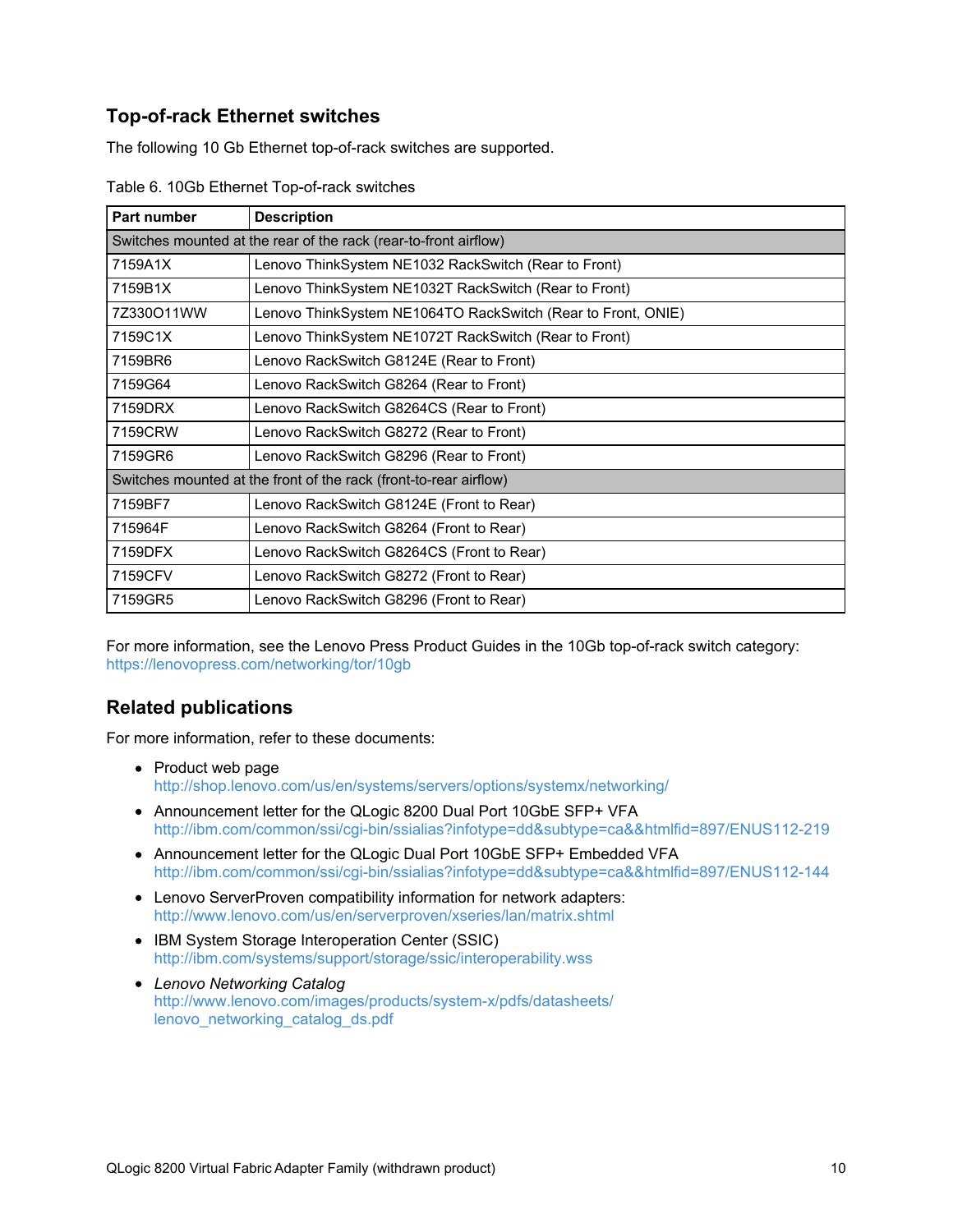# **Related product families**

Product families related to this document are the following:

- 10 Gb Ethernet [Connectivity](https://lenovopress.com/networking/tor/10gb)
- **Ethernet [Adapters](https://lenovopress.com/servers/options/ethernet)**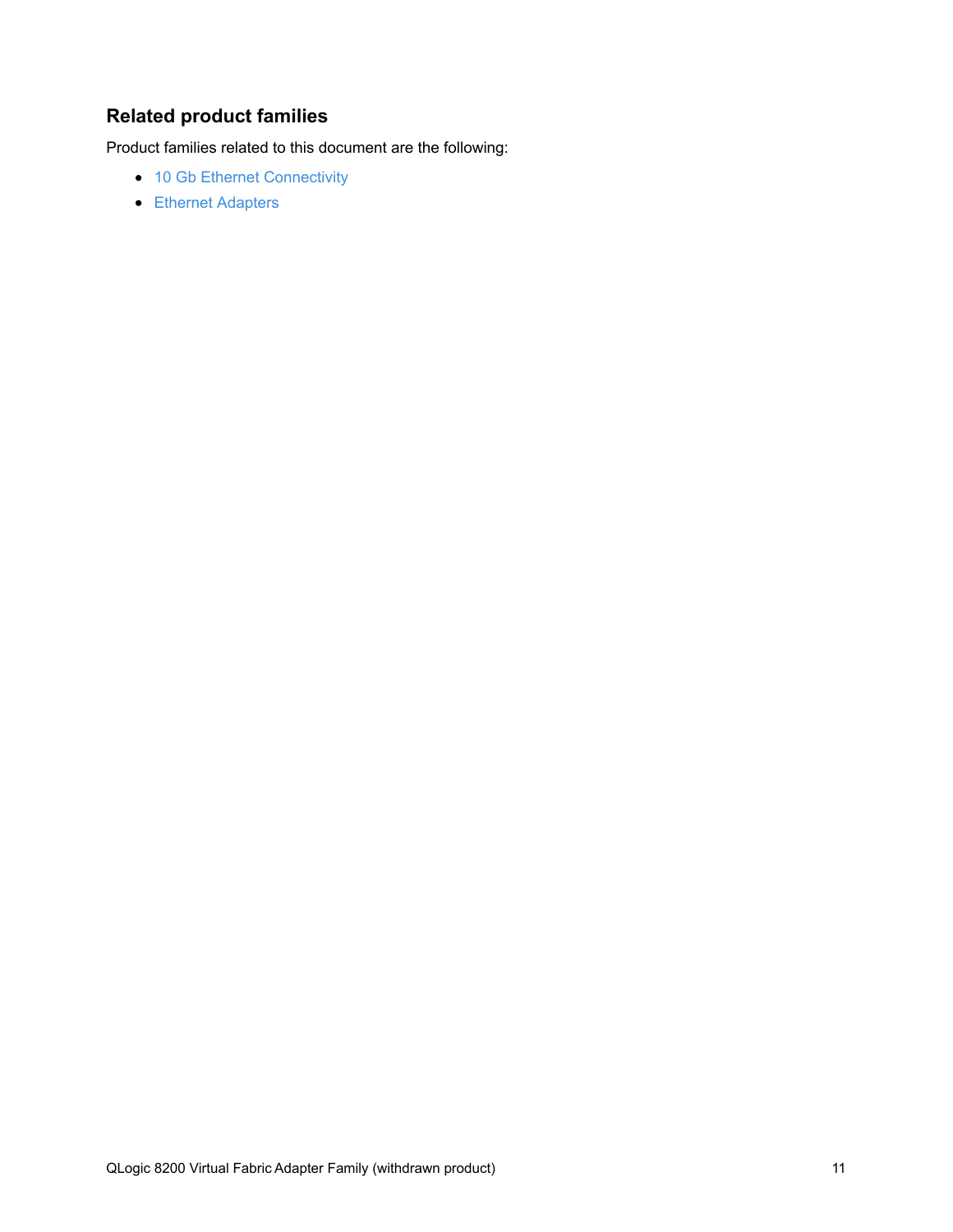## **Notices**

Lenovo may not offer the products, services, or features discussed in this document in all countries. Consult your local Lenovo representative for information on the products and services currently available in your area. Any reference to a Lenovo product, program, or service is not intended to state or imply that only that Lenovo product, program, or service may be used. Any functionally equivalent product, program, or service that does not infringe any Lenovo intellectual property right may be used instead. However, it is the user's responsibility to evaluate and verify the operation of any other product, program, or service. Lenovo may have patents or pending patent applications covering subject matter described in this document. The furnishing of this document does not give you any license to these patents. You can send license inquiries, in writing, to:

Lenovo (United States), Inc. 8001 Development Drive Morrisville, NC 27560 U.S.A. Attention: Lenovo Director of Licensing

LENOVO PROVIDES THIS PUBLICATION "AS IS" WITHOUT WARRANTY OF ANY KIND, EITHER EXPRESS OR IMPLIED, INCLUDING, BUT NOT LIMITED TO, THE IMPLIED WARRANTIES OF NON-INFRINGEMENT, MERCHANTABILITY OR FITNESS FOR A PARTICULAR PURPOSE. Some jurisdictions do not allow disclaimer of express or implied warranties in certain transactions, therefore, this statement may not apply to you.

This information could include technical inaccuracies or typographical errors. Changes are periodically made to the information herein; these changes will be incorporated in new editions of the publication. Lenovo may make improvements and/or changes in the product(s) and/or the program(s) described in this publication at any time without notice.

The products described in this document are not intended for use in implantation or other life support applications where malfunction may result in injury or death to persons. The information contained in this document does not affect or change Lenovo product specifications or warranties. Nothing in this document shall operate as an express or implied license or indemnity under the intellectual property rights of Lenovo or third parties. All information contained in this document was obtained in specific environments and is presented as an illustration. The result obtained in other operating environments may vary. Lenovo may use or distribute any of the information you supply in any way it believes appropriate without incurring any obligation to you.

Any references in this publication to non-Lenovo Web sites are provided for convenience only and do not in any manner serve as an endorsement of those Web sites. The materials at those Web sites are not part of the materials for this Lenovo product, and use of those Web sites is at your own risk. Any performance data contained herein was determined in a controlled environment. Therefore, the result obtained in other operating environments may vary significantly. Some measurements may have been made on development-level systems and there is no guarantee that these measurements will be the same on generally available systems. Furthermore, some measurements may have been estimated through extrapolation. Actual results may vary. Users of this document should verify the applicable data for their specific environment.

#### **© Copyright Lenovo 2022. All rights reserved.**

This document, TIPS0874, was created or updated on February 9, 2018.

Send us your comments in one of the following ways:

- Use the online Contact us review form found at: <https://lenovopress.com/TIPS0874>
- Send your comments in an e-mail to: [comments@lenovopress.com](mailto:comments@lenovopress.com?subject=Feedback for TIPS0874)

This document is available online at <https://lenovopress.com/TIPS0874>.